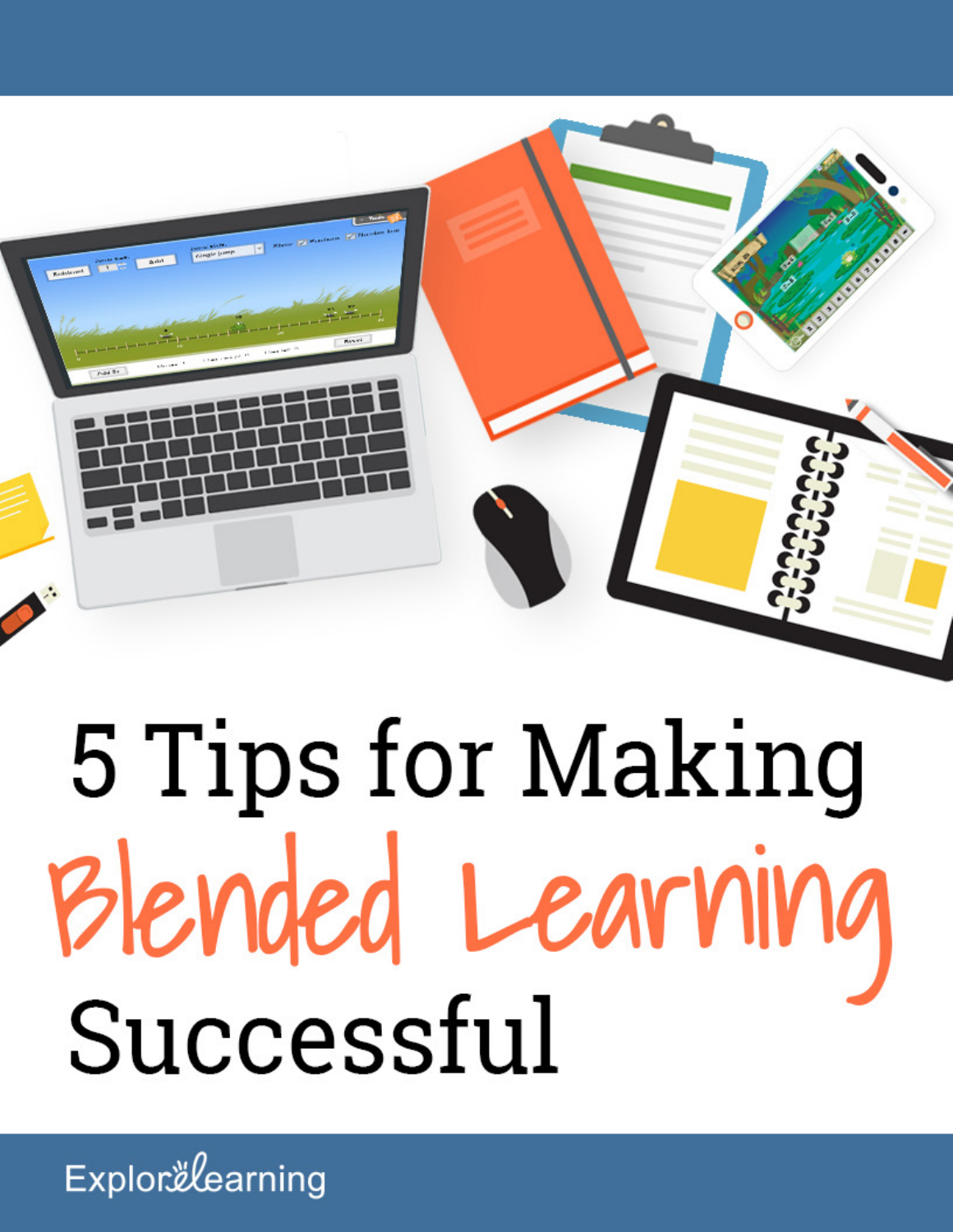More and more, schools that are looking for flexible targeted instruction that will help them meet the needs of their students and prepare for high-stakes testing are turning to Blended Learning. Blended Learning is a classroom model where students learn both individually with technology and onsite via traditional instruction. All of these activities are integrated into one learning experience.

Blended Learning can extend the reach of a teacher by using a mix of online programs and one-on-one or small group time. When done well, Blended Learning can help individualize a student's education and save a teacher's time for when they can be the most help. Occasionally, Blended Learning also can use a flipped classroom model. Teachers in a flipped classroom deliver their lectures electronically for students to watch after school, and class time is spent doing homework and working collaboratively.

# **What do your students need?**

All students are unique individuals, so it makes sense that a one-size-fits-all educational plan doesn't work for everyone. With Blended Learning, a student can learn at his or her own pace. If the student doesn't understand something, he or she can repeat a test or review the material without fear of holding anyone else back.

Individualized instruction can be both effective and powerful. When instruction is delivered 100% online, some students who don't understand the material will get lost. But if a teacher tries to do 100% of the instruction themselves, they run the risk of leaving struggling students behind or having advanced students tune out. **Blended Learning uses a combination of online and in-person instruction to reach a diverse group of learners.**

### **Plan ahead for success**

Adding technology to the classroom isn't enough. You have to have a plan for what to do with it!

The most common model for blended instruction is a rotational model. In this model, teachers provide a mix of digital and traditional instruction, using clear benchmarks to track student performance and analyzing the data to deliver customized instruction. Teachers use a variety of teaching methods and practices. Students collaborate using small groups, and each student receives an individualized learning experience.

To use the rotational model in the classroom, teachers should probably set up at least three stations: a direct instruction station where the teacher can work with students, an independent digital station with headphones, and a collaborative group station with enough chairs for a small group.

Students then rotate through the three stations during the school day, ensuring that they receive the practice, experience and review that they need to understand each topic.

# **Get the right technology**

Before your school purchases expensive tablets or laptops, or refurbishes a computer lab, think about what you want to do with the devices in your classroom. Tablets and iPads are great for some purposes, and have many wonderful educational apps. But laptops might be a better choice if students are going to do a lot of writing.

*Check out our article on [Choosing Technology](https://info.explorelearning.com/Choosing-the-Right-Technology-for-your-Classroom-Article-Gated.html) for tips on picking the right technology for your students.*